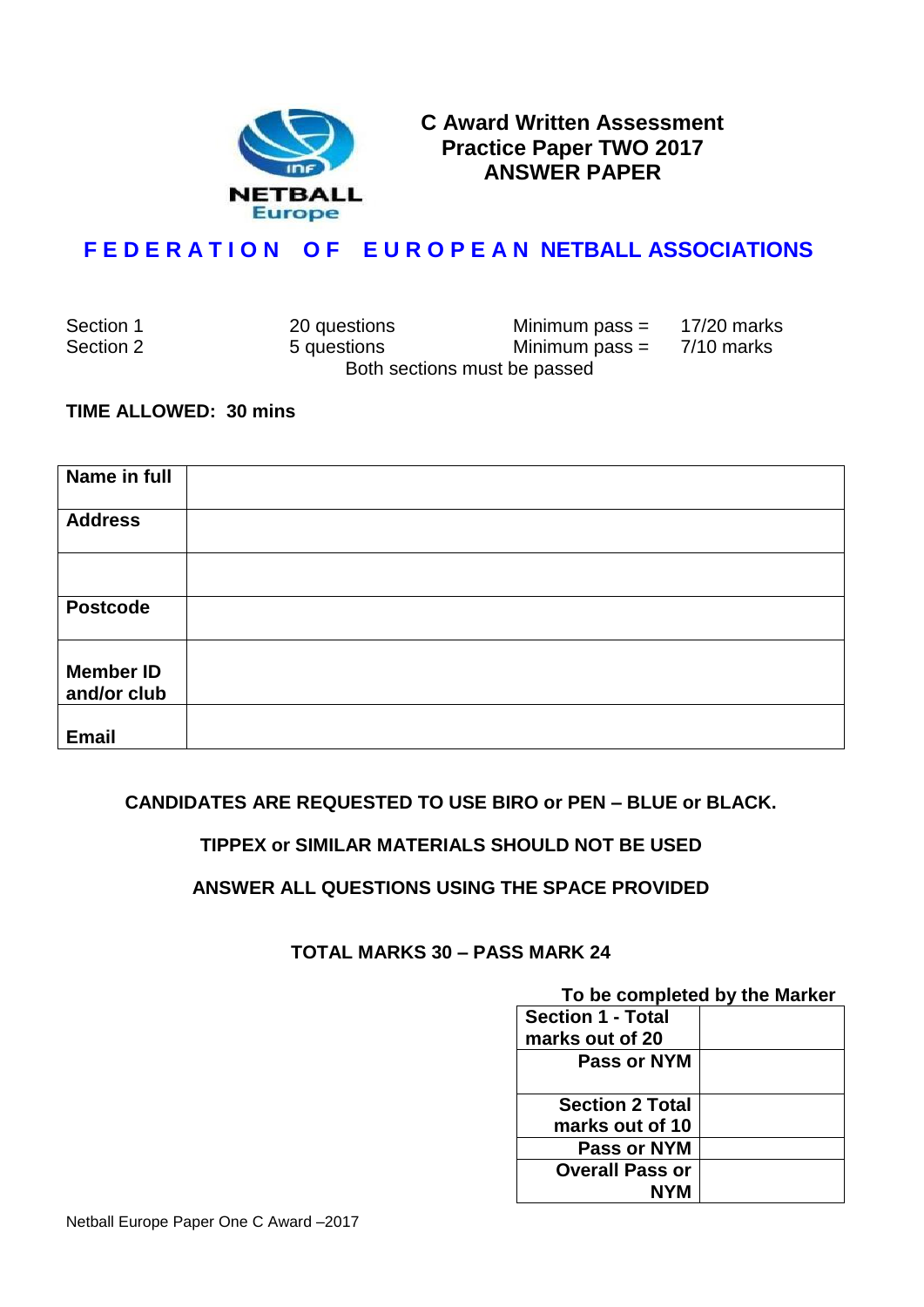### **Answer ALL questions ANSWER 'YES' or 'NO**

|                |                                                                                                                                                                            |                    | <b>YES or NO</b> |
|----------------|----------------------------------------------------------------------------------------------------------------------------------------------------------------------------|--------------------|------------------|
| $\mathbf{1}$   | May a player roll the ball to another player?                                                                                                                              |                    | <b>NO</b>        |
| $\overline{2}$ | Must a Team take the Court if there are at least five (5) players present, one of<br>whom must play Centre?                                                                |                    | <b>YES</b>       |
| 3              | May the Team Captain approach an Umpire during an interval for clarification<br>of any rule?                                                                               |                    | <b>YES</b>       |
| $\overline{4}$ | Can an interval be extended by an Umpire to deal with an emergency?                                                                                                        |                    | <b>YES</b>       |
| 5              | Should an Umpire signal the Timekeepers to hold time for stoppages?                                                                                                        |                    | <b>YES</b>       |
| 6              | When play is stopped for an Injury or Illness may the player receive treatment<br>within the 30 seconds and continue to play?                                              |                    | <b>NO</b>        |
| $\overline{7}$ | Should an Umpire stop play if she notices that a player is bleeding?                                                                                                       |                    | <b>YES</b>       |
| 8              | Can a player lean on the ball in an offside area?                                                                                                                          |                    | <b>YES</b>       |
| 9              | Is the ball Out of Court if it touches a spectator who is standing watching the<br>game outside the Court area?                                                            |                    | <b>YES</b>       |
| 10             | If a player has left the court to collect the ball, can a defender prevent her from<br>directly re-entering the court?                                                     |                    | <b>NO</b>        |
| 11             | At the Start of Play are players free to move in the Goal Third if it is part of their<br>playing area?                                                                    |                    | <b>YES</b>       |
| 12             | At a Centre Pass if the ball lands in the Goal Third without being touched by<br>any player standing in the Centre Third, is the Free Pass awarded in the Centre<br>Third? |                    | <b>NO</b>        |
| 13             | At a Centre Pass, must a Centre in possession of the ball throw it within three<br>seconds of the whistle being blown?                                                     |                    | <b>YES</b>       |
| 14             | Can a player use the Goalpost to regain her balance?                                                                                                                       |                    | <b>NO</b>        |
| 15             | Can a player who has caught or held the ball, bounce the ball and replay it?                                                                                               |                    | <b>NO</b>        |
| 16             | May a player jump to catch the ball and land on both feet simultaneously?                                                                                                  |                    | <b>YES</b>       |
| 17             | If the Goal Shooter wins the ball at a Toss Up in the Goal Circle, is she allowed<br>to shoot for goal?                                                                    |                    | <b>YES</b>       |
| 18             | Maintaining the correct distance, is a defending player allowed to jump<br>upwards and towards the player with the ball in attempting to intercept or<br>defend the ball,  |                    | <b>YES</b>       |
| 19             | Can a defending player leave the court to defend an opponent?                                                                                                              |                    | <b>NO</b>        |
| 20             | Is it correct that only Contact that Interferes shall be penalised?                                                                                                        |                    | <b>YES</b>       |
|                |                                                                                                                                                                            | <b>Section 1</b>   |                  |
|                |                                                                                                                                                                            | <b>Total marks</b> |                  |
|                |                                                                                                                                                                            |                    |                  |
|                |                                                                                                                                                                            | Page One           |                  |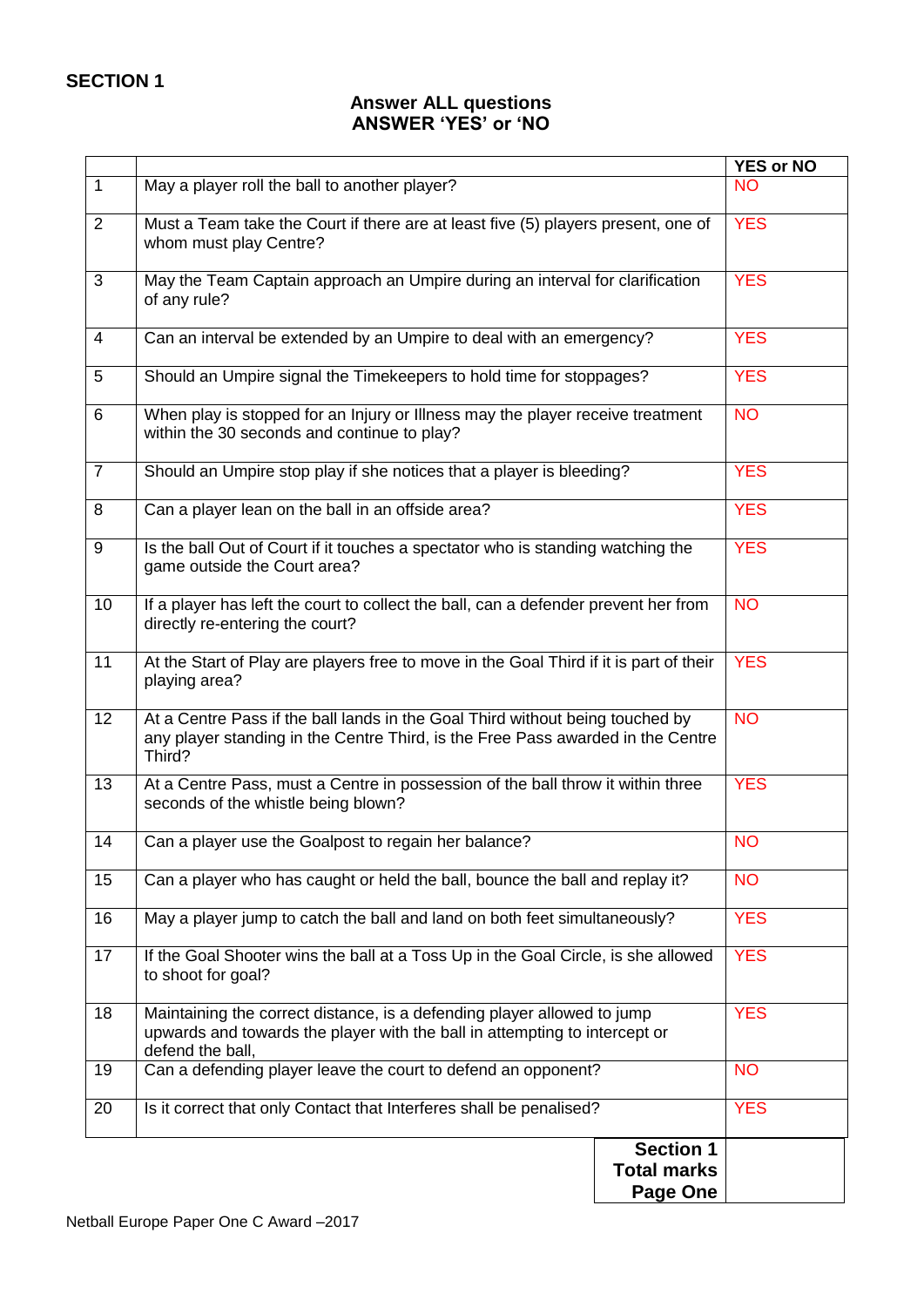## **SECTION 2 - 5 questions - 10 marks**

### **Answer ALL questions**

21. In the court diagram below which Umpire takes the Toss Up ('X' marks the position of the infringements). the infringements).



22. The ball is out of court when:-

| It touches the ground outside the court                                       |
|-------------------------------------------------------------------------------|
| It touches any person or object in contact with the ground outside the court. |

(2 marks)

### 23. After notifying the Umpire, when can a late arrival take the court? (3 marks)

| (i)   | After a goal has been scored            |                                     |
|-------|-----------------------------------------|-------------------------------------|
| (ii)  | A stoppage for illness, injury or blood |                                     |
| (iii) | An interval                             |                                     |
|       |                                         | <b>Section 2</b><br>marks<br>Page 2 |